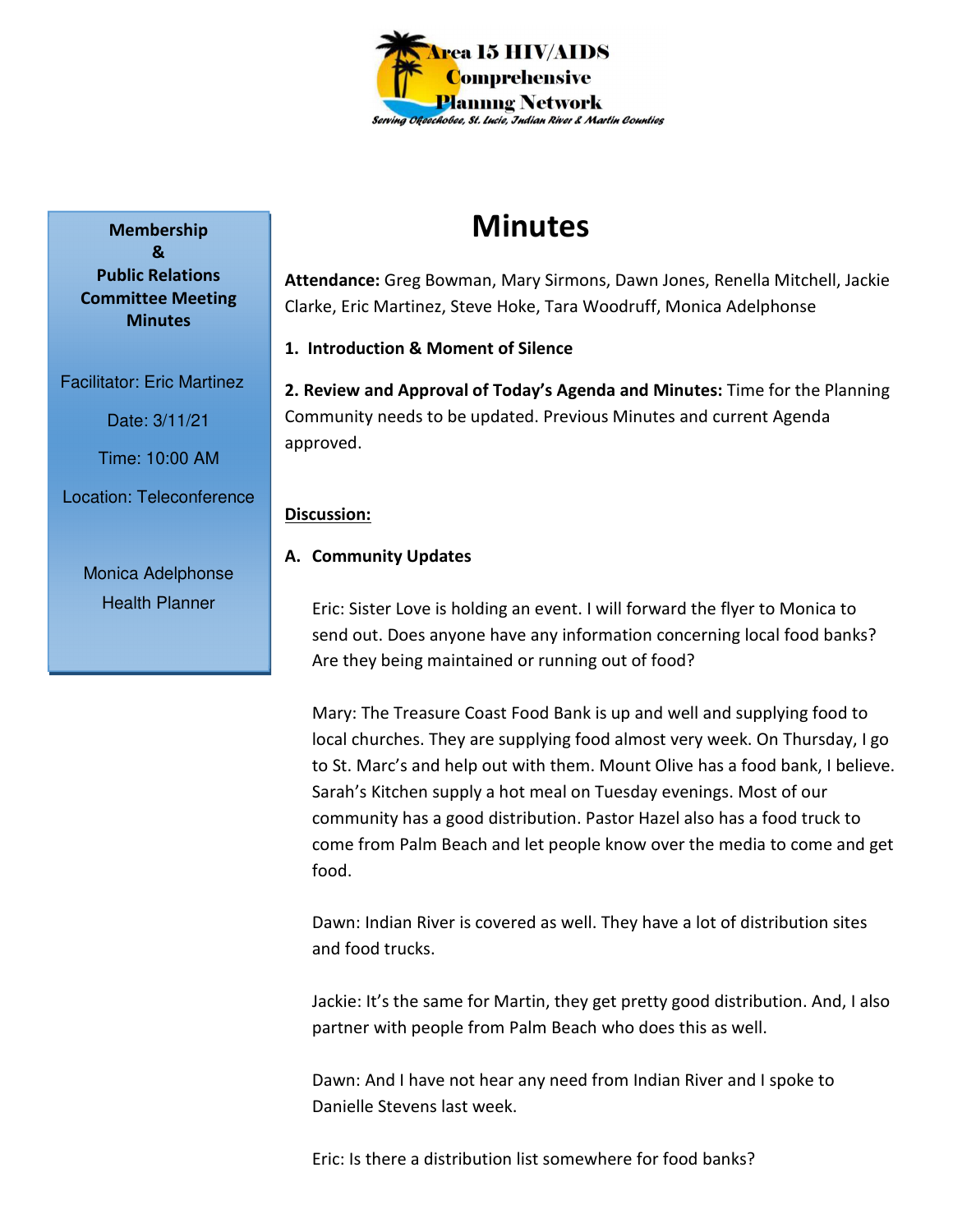Mary: There is one that I believe I got it from Mustard Seed that I can share.

Tara: there's a list that I came across a while back, I can try to look it up and distributed to everyone. There is like every night of the week, like a different ministry or church, has a hot meal. Almost every night of the week night, and then I think like us on Saturday, even in Martin and Saint Lucie. If you guys are interested in that, I could get that together and send it out to everyone.

Eric: That would be great.

Dawn: And I will ask Cynthia because I'm pretty sure they have a list of pantries and you know, food distribution locations.

Eric: The reason why I was asking is because I came across a couple of individuals, clients that we're asking, and, I always refer them back to the case manager. And according to what was shared with me, that some of the information was either old or adapted addresses were not correct. So, I just wanted to get some feedback.

Mary: And also, be aware that, both in our county and the Indian River county, there is a membership roster program at the United Against Poverty. If they are not a member, they can go there and get a new membership, and new membership will give them like a \$10 rack card and they can shop that day.

#### **B. Active Membership Roster**

Eric: I am going to table it to the full body so that we can confirm everyone's telephone and address is correct.

## **C. Bylaws**

Eric: We are scheduled to meet with the full body on the  $23^{rd}$  to hear or any requests the changes or discussions that they want to bring up concerning the bylaws; that way we can approve them and move on.

#### **D. Website Update (Roll Out date)**